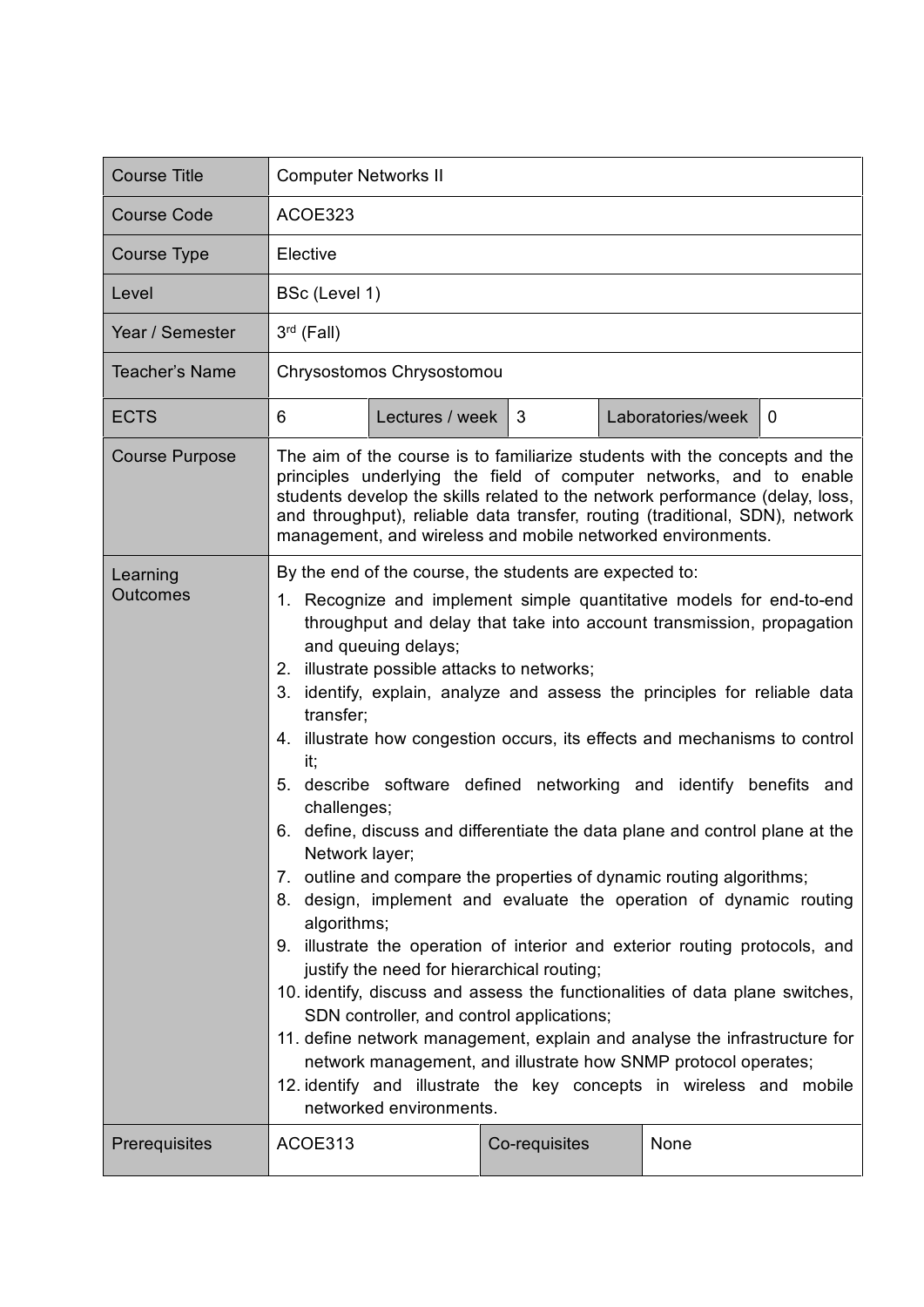| <b>Course Content</b>   | • Computer Networks and the Internet: Delay, loss, and Throughput in<br>packet-switched networks (Overview of delay, Queuing delay and packet<br>loss, End-to-end delay, Transmission and propagation delay, Throughput<br>in computer networks). Processes Communicating. Non-persistent and<br>persistent connections. Web Caching. Networks under attack.                                                                                                                                                                                                                                                                                                     |  |  |  |  |
|-------------------------|------------------------------------------------------------------------------------------------------------------------------------------------------------------------------------------------------------------------------------------------------------------------------------------------------------------------------------------------------------------------------------------------------------------------------------------------------------------------------------------------------------------------------------------------------------------------------------------------------------------------------------------------------------------|--|--|--|--|
|                         | <b>Reliable Data Transfer:</b> Multiplexing and demultiplexing. Principles of<br>reliable data transfer (Pipelined reliable data transfer protocols, Go-<br>Back-N, Selective Repeat). TCP round-trip time estimation and timeout.<br>TCP reliable data transfer. Principles of congestion control (causes and<br>costs of congestion, Approaches to congestion control). TCP congestion<br>control.                                                                                                                                                                                                                                                             |  |  |  |  |
|                         | <b>Network Layer - The Data Plane:</b> Overview of Network Layer - Data<br>and Control plane. What's inside a router (Input port functions, Switching<br>fabrics, Output ports, Where does queuing occur, Scheduling policies).<br>Generalized forwarding and Software Defined Networking (SDN).<br>OpenFlow data plane abstraction. OpenFlow flow table entries.<br>OpenFlow example.                                                                                                                                                                                                                                                                           |  |  |  |  |
|                         | <b>Network Layer – The Control Plane:</b> Overview of per-router control<br>plane (traditional) and logically centralized control (software defined<br>networking). Routing algorithms (Link-state routing algorithm, Distance-<br>vector routing algorithm). Hierarchical routing. Routing in the Internet<br>(Intra-AS routing: OSPF, Inter-AS routing: BGP). The SDN control plane.<br>Benefits of SDN. SDN perspective: data plane switches, SDN controller,<br>and control applications. Components of SDN controller. OpenFlow<br>protocol. SDN control/data plane interaction example. OpenDaylight<br>(ODL) controller. ONOS controller. SDN challenges. |  |  |  |  |
|                         | <b>Network Management:</b> What is network management? Infrastructure<br>for network management. MIB - management information base. SNMP<br>protocol. SNMP protocol message types and formats.                                                                                                                                                                                                                                                                                                                                                                                                                                                                   |  |  |  |  |
|                         | • Wireless and Mobile Networks: Wireless link and<br>network<br>characteristics. CDMA. IEEE 802.11 wireless LANs ("Wi-Fi"). 802.15 -<br>personal area network. Cellular Internet access (architecture,<br>standards). Mobility management principles (addressing and routing to<br>mobile users). Mobile IP. Wireless and mobility: Impact on higher-layer<br>protocols.                                                                                                                                                                                                                                                                                         |  |  |  |  |
| Teaching<br>Methodology | Students are taught the course through lectures by means of computer<br>presentations. Lectures are supplemented with assignments aiming to help<br>students develop practical skills by illustrating the concepts taught at<br>lectures. The familiarization of computer network simulators and/or packet<br>analysis software has been gained through the ACOE313 course.<br>Homework is provided consisting of practical problems to help students<br>apply their gained knowledge and identify the principles taught at lectures.                                                                                                                            |  |  |  |  |
|                         | Lecture/Coursework notes and presentations are available for students to<br>use in combination with the textbooks and references, through the<br>university's e-learning platform.                                                                                                                                                                                                                                                                                                                                                                                                                                                                               |  |  |  |  |
| <b>Bibliography</b>     | Textbook:                                                                                                                                                                                                                                                                                                                                                                                                                                                                                                                                                                                                                                                        |  |  |  |  |
|                         | • James Kurose and Keith Ross, Computer Networking: A Top-Down<br>Approach, Pearson, 8th Edition, 2021                                                                                                                                                                                                                                                                                                                                                                                                                                                                                                                                                           |  |  |  |  |